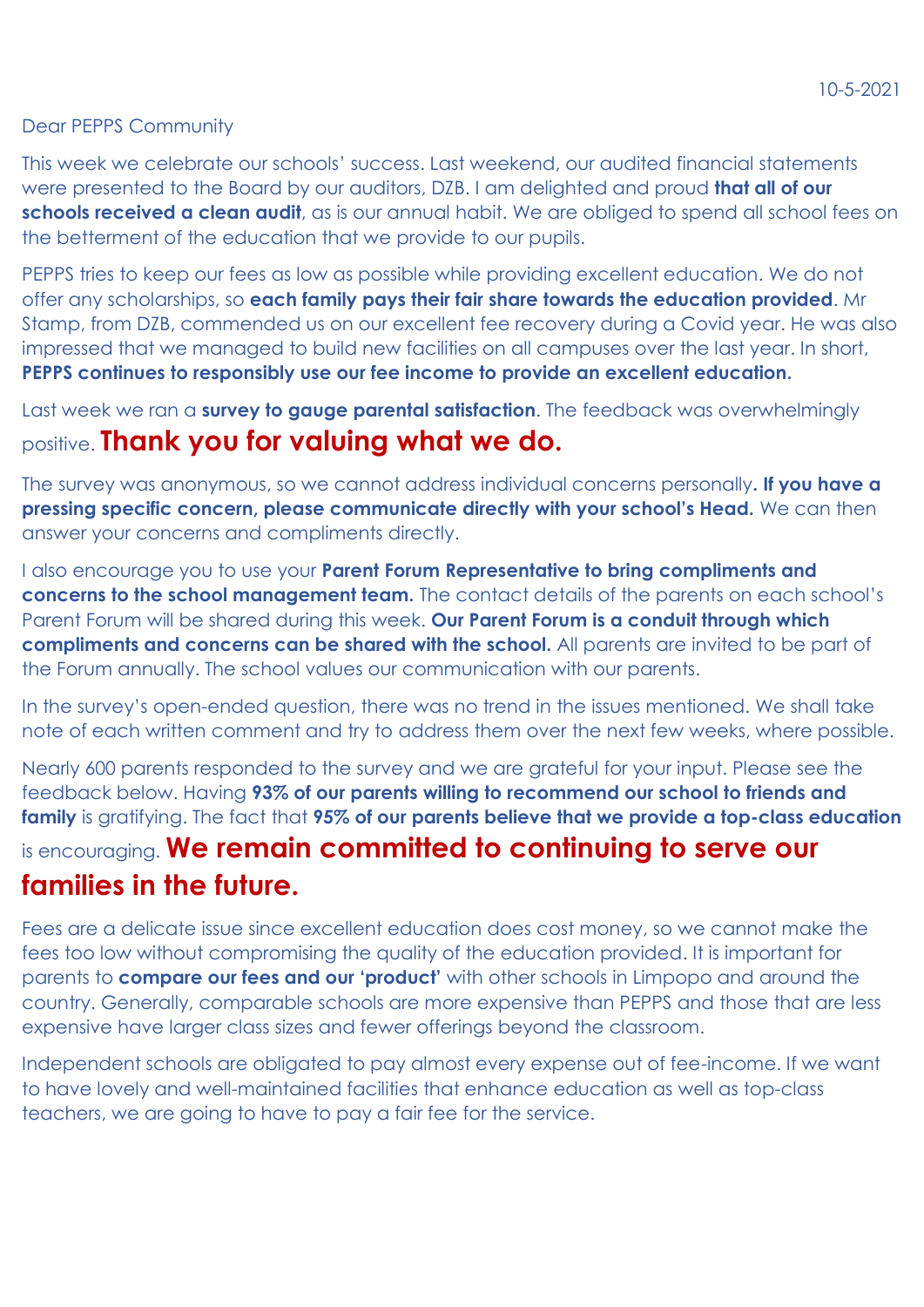## **PARENT SURVEY FEEDBACK**

Which PEPPS school does your child attend?

593 responses



My child/children are in Grade/s

593 responses

| Stage 4 (4 years old on 1 Jan) | $-24(4%)$   |             |              |              |
|--------------------------------|-------------|-------------|--------------|--------------|
| Stage 5 (5 years old on 1 Jan) | $-29(4.9%)$ |             |              |              |
| Grade R (usually 6 years old   |             |             |              | $-75(12.6%)$ |
| Grade 1                        |             |             |              | $-88(14.8%)$ |
| Grade 2                        |             |             |              | $-86(14.5%)$ |
| Grade 3                        |             |             | $-63(10.6%)$ |              |
| Grade 4                        |             |             |              | $-77(13%)$   |
| Grade 5                        |             |             | $-59(9.9%)$  |              |
| Grade 6                        |             | $-47(7.9%)$ |              |              |
| Grade 7                        |             | $-45(7.6%)$ |              |              |
| Grade 8                        |             | $-46(7.8%)$ |              |              |
| Grade 9                        | $-25(4.2%)$ |             |              |              |
| Grade 10                       | $-23(3.9%)$ |             |              |              |
| Grade 11                       |             | $-37(6.2%)$ |              |              |
| Grade 12                       | $-20(3.4%)$ |             |              |              |
|                                | - -<br>     | --          |              | - -<br>.     |

Although we recognise that at times we are not perfect. PEPPS works tirelessly to deliver excellent education. My child is receiving a top-quality education at PEPPS. 590 responses



I would recommend PEPPS, as a school, to friends and family. 589 responses



PEPPS has worked very hard at improving our communication with parents. We send regular email communication and encourage parents to email teachers if they have a compliment or concern. We outline lessons, keep a calendar and schedule assessments on myHomework in our effort to 'keep parents in the loop' and we share real-time marks with parents throughout the term using the ADAM platform. PEPPS communicates effectively with pupils and parents.





PEPPS wishes to hear the voice of parents. Annually, in the State of PEPPS Address, parents are invited to join the Parent Forum. This is a group that meets quarterly with the Head of each school to share compliments and concerns in order to constructively assist in improving the education provided at PEPPS. Parent Forum representatives can be contacted by other parents to highlight 'big picture' observations and ideas. I am aware of the Parent Forum at PEPPS and its role in the school.

590 responses



Strongly agree Agree  $\bullet$  Neutral · Disagree Strongly Disagree

PEPPS prides itself on starting with meaningful lessons on the first day of each term and continuing with enriching teaching every day until the last day of each term. PEPPS constructively educates pupils throughout the year. 589 responses



PEPPS has focused on ensuring well-being of our pupils and staff through explicit social and PEPPS has access control security and camera monitoring on each campus in order to emotional learning (SEL) programmes. My child is treated kindly and is generally happy at PEPPS.

591 responses





Strongly Disagree

protect our pupils. We also are vigilant in our COVID health and safety protocols. Every year each campus is inspected and certified by a Heath and Safety Officer for compliance. Reasonable steps are implemented at PEPPS to keep pupils safe and secure. 591 responses